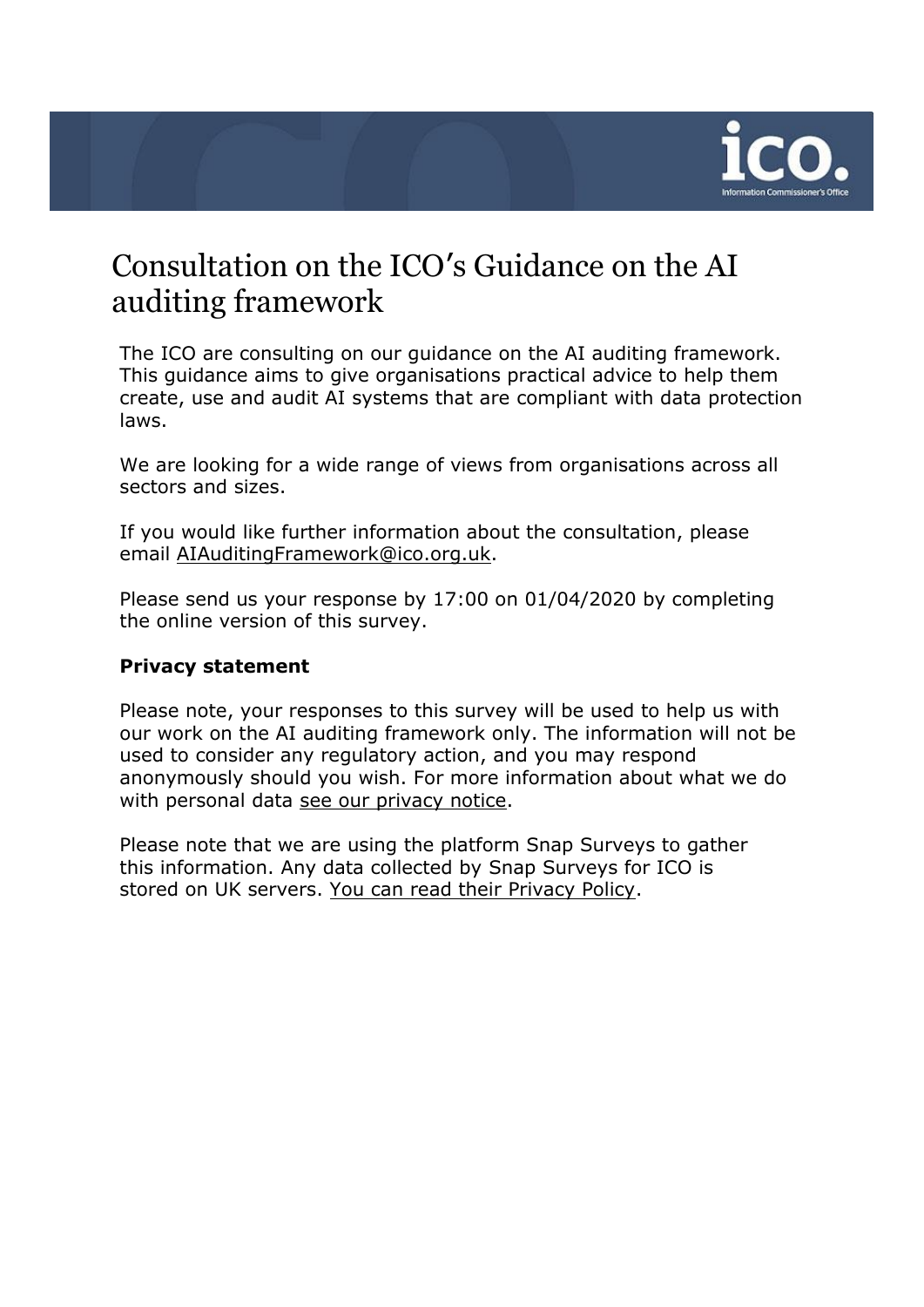Q1 Is the draft guidance clear about what you should consider when creating and using AI-systems that are compliant with data protection law?

- ☒ Yes
- ☐ No

Please outline what parts, if any, you think could be improved:

The scope and objectives of the consultation were clear. One member noted: "My initial reaction was the usual 'why isn't the public one of the core consultee groups?'. Having understood the scope and objectives of the consultation I withdrew that reaction."

The scope of the ICO is very important but quite restricted and that is reflected in the scope and objectives of the consultation. The stated purpose of the consultation is to check whether the draft paper gives the right information on the **legal** data protection and security requirements to be considered by organisations contemplating the use of data from members of the public in investigating and developing AI.

We note that the fitness for purpose question is best answered by those organisations which will have to use the document in implementing AI rather than by the public.

It specifically excludes ethical, explainability, liability, validation and commercial issues which are outside the remit of ICO. These excluded items are probably the ones where use MY data might have its strongest role to play, so we look forward to being able to comment from that perspective in another consultation.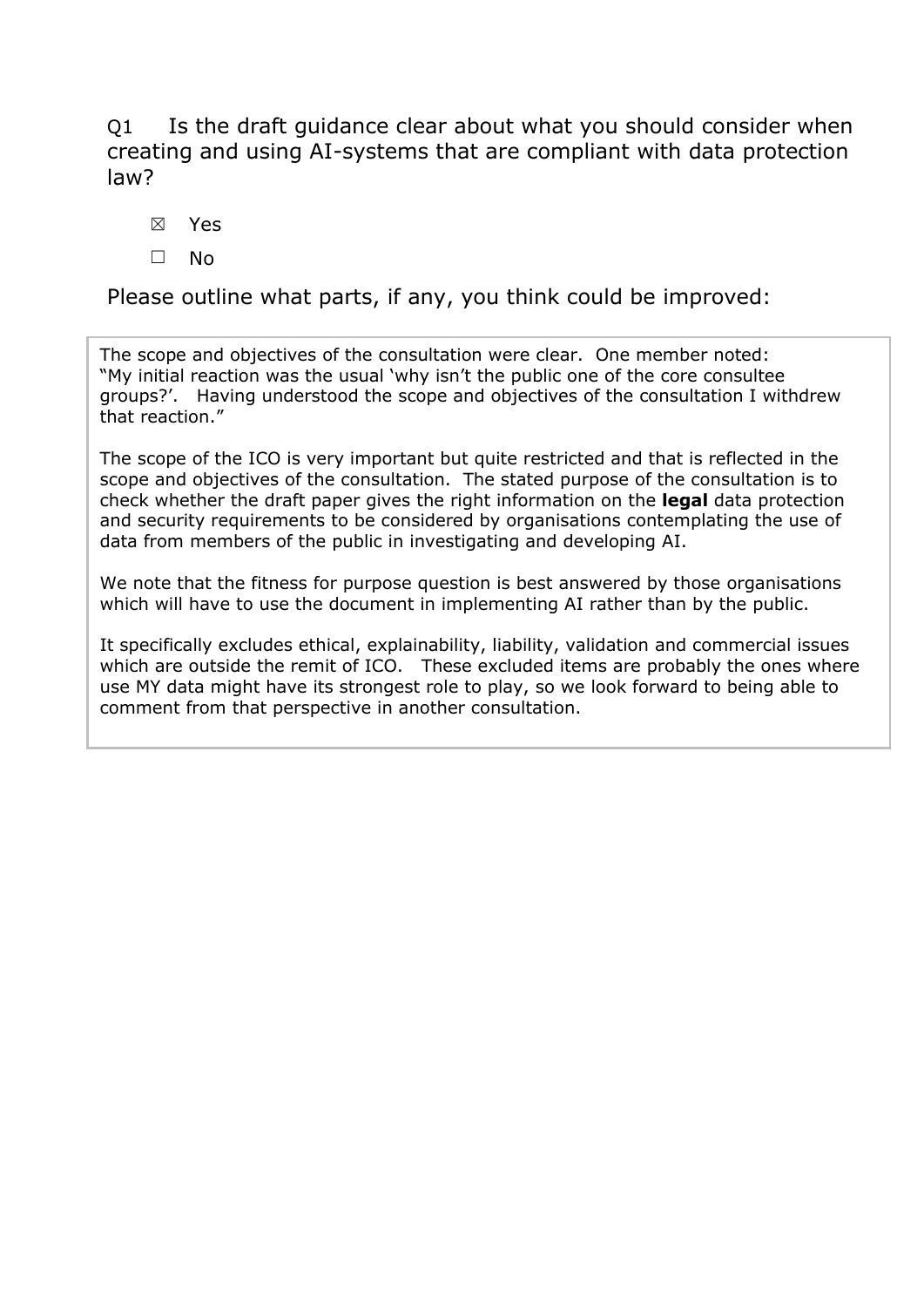- Q2 How well-pitched are the sections in the draft guidance?
- a 'About this guidance'
	- □ Too detailed
	- $\boxtimes$  Just right
	- ☐ Too vague

Please provide your suggestions on how we can improve on the level of detail:

We recognise that 90% of the document is about specifying the ICO's legal interpretation of data protection and security as applied to AI and we think it is best if comment on that is left to legal specialists rather than a lay-voice.

The other 10% of the document was more interesting and more concerning. Some thoughts were:

"It is about, for each of the legal aspects, how organisations should manage their approach to these legal aspects. It starts from the premise that organisations contemplating an application of AI based on data from the public should take a risk-based approach to managing the legal data protection and security aspects of this use of AI. However, in describing what to do, it only describes a gold-plated approach to what should be done to manage the legal aspects prior to use of AI. Thus the same requirements would be placed on AI developments which decide what product adverts should be shown on your screen when you Google 'train times' as should be placed on AI which decides whether to chop off your leg when you go to your GP with earache."

"As such I believe it will stifle research and improvements in healthcare since the skills and overhead in complying will preclude, in my opinion, academic researchers, SME's and charities from contributing, as they might, to delivering public benefits from AI. Only the big beasts will have the money and skills to comply. In healthcare, the big beasts will look at NHS data and want to use it but will find the costs of compliance too high and thus use weaker but cheaper data from other countries thus reducing the benefits to world health and to UK PLC."

b 'What are the accountability and governance implications of AI?

- ☐ Too detailed
- ☐ Just right
- ☐ Too vague

Please provide your suggestions on how we can improve on the level of detail: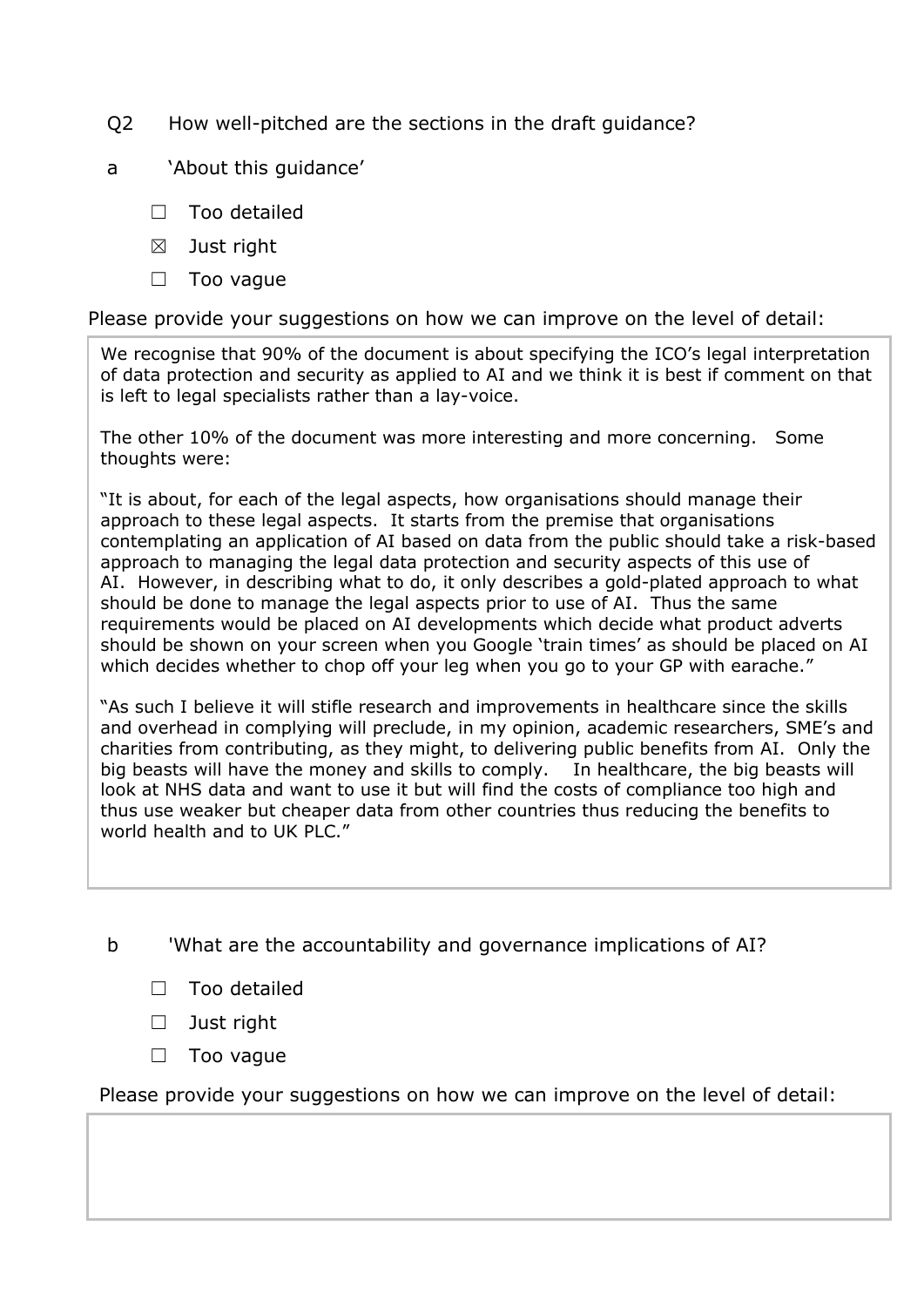- c 'What do we need to do to ensure lawfulness, fairness, and transparency in AI systems?'
	- ☐ Too detailed
	- ☐ Just right
	- □ Too vague

Please provide your suggestions on how we can improve on the level of detail:

d 'How should we assess security and data minimisation in AI?'

- ☐ Too detailed
- ☐ Just right
- □ Too vague

Please provide your suggestions on how we can improve on the level of detail:

e 'How do we enable individual rights in our AI systems?'

- □ Too detailed
- ☐ Just right
- □ Too vague

Please provide your suggestions on how we can improve on the level of detail: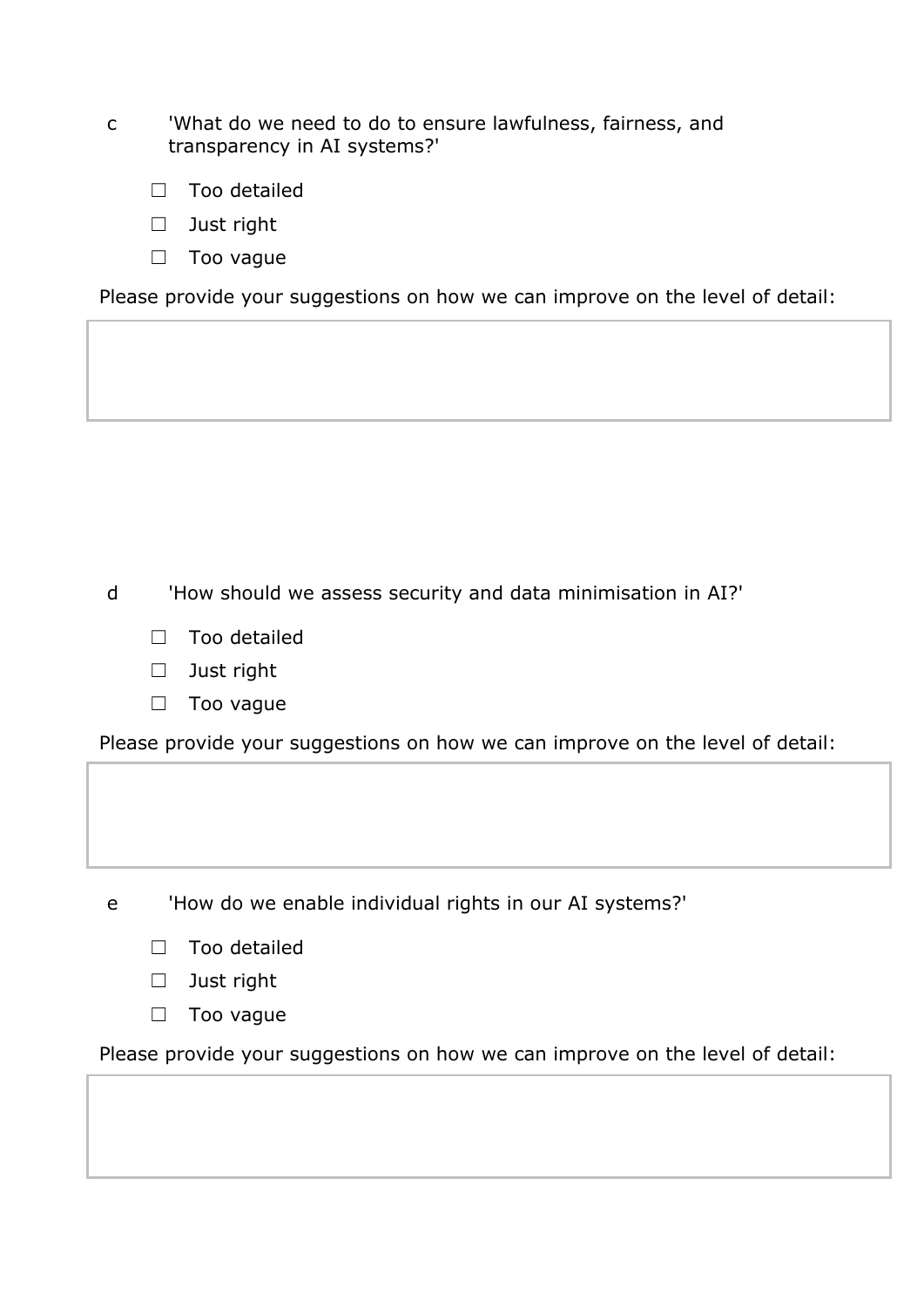- 3 Is it easy to find information in the draft guidance?
	- ☒ Yes
	- ☐ No

Please provide your suggestions, if any, on how the structure could be improved: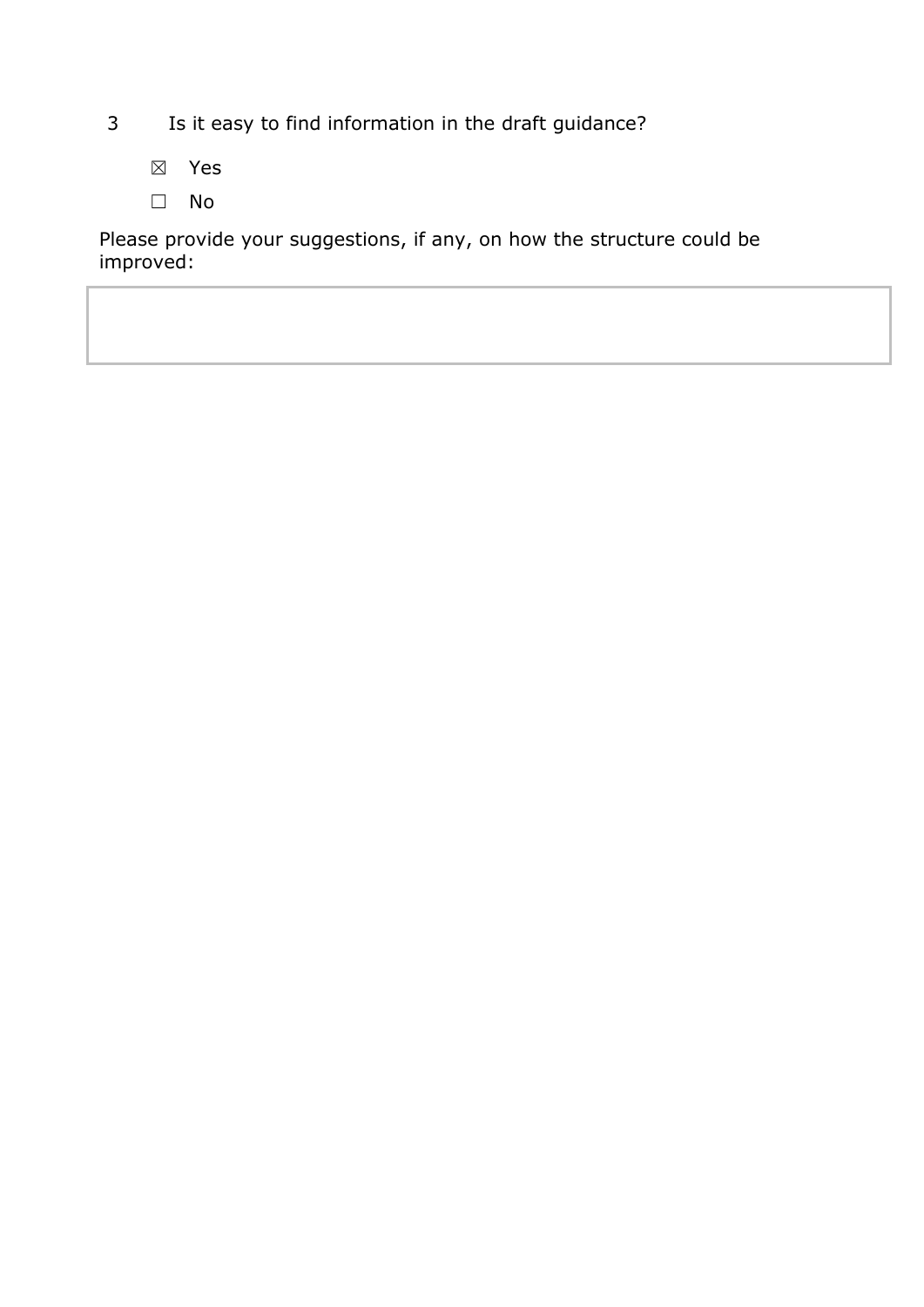4 Are the risk statements and the examples of controls useful?

- ☐ Yes
- ☒ No

Please provide any suggestions, if any, on how these could be improved:

Some thoughts from our membership:

"My first thoughts are that ICO should develop a risk-based approach using something like the following matrix:

| <b>RISK</b><br><b>SEGMENTATION</b> |                                             | <b>IMPACT</b>                    |                                            |               |
|------------------------------------|---------------------------------------------|----------------------------------|--------------------------------------------|---------------|
|                                    |                                             | Low eg<br>product<br>advertising | Important<br>eg cv or<br>credit<br>scoring | Life or death |
| <b>PURPOSE</b>                     | Determine<br>feasibility                    |                                  |                                            |               |
|                                    | Assess<br>Accuracy                          |                                  |                                            |               |
|                                    | Product<br>Development<br>and<br>Deployment |                                  |                                            |               |

"I would argue that the hurdles to use of data from the public should be lower towards the North West of the chart and much higher towards the South East. In healthcare, investigating the feasibility of using AI to chase up likely failed appointments or to see whether AI might spot some glaucomas would be in the North West and controlling the scalpel in live operations would be in the South East.

"On that basis I would argue that the next iteration of the ICO doc, in hopefully moving emphasis from what's the law to how to apply the law, might come up with risksegmented guidance. It would particularly help the academic researchers, SME's and charities to be able to continue to operate in AI development as most of their activities would, because of the limited depths of their pockets, necessarily be towards the North West."

5 Do you have any examples of using the draft guidance in practice that you think would be useful for us to know?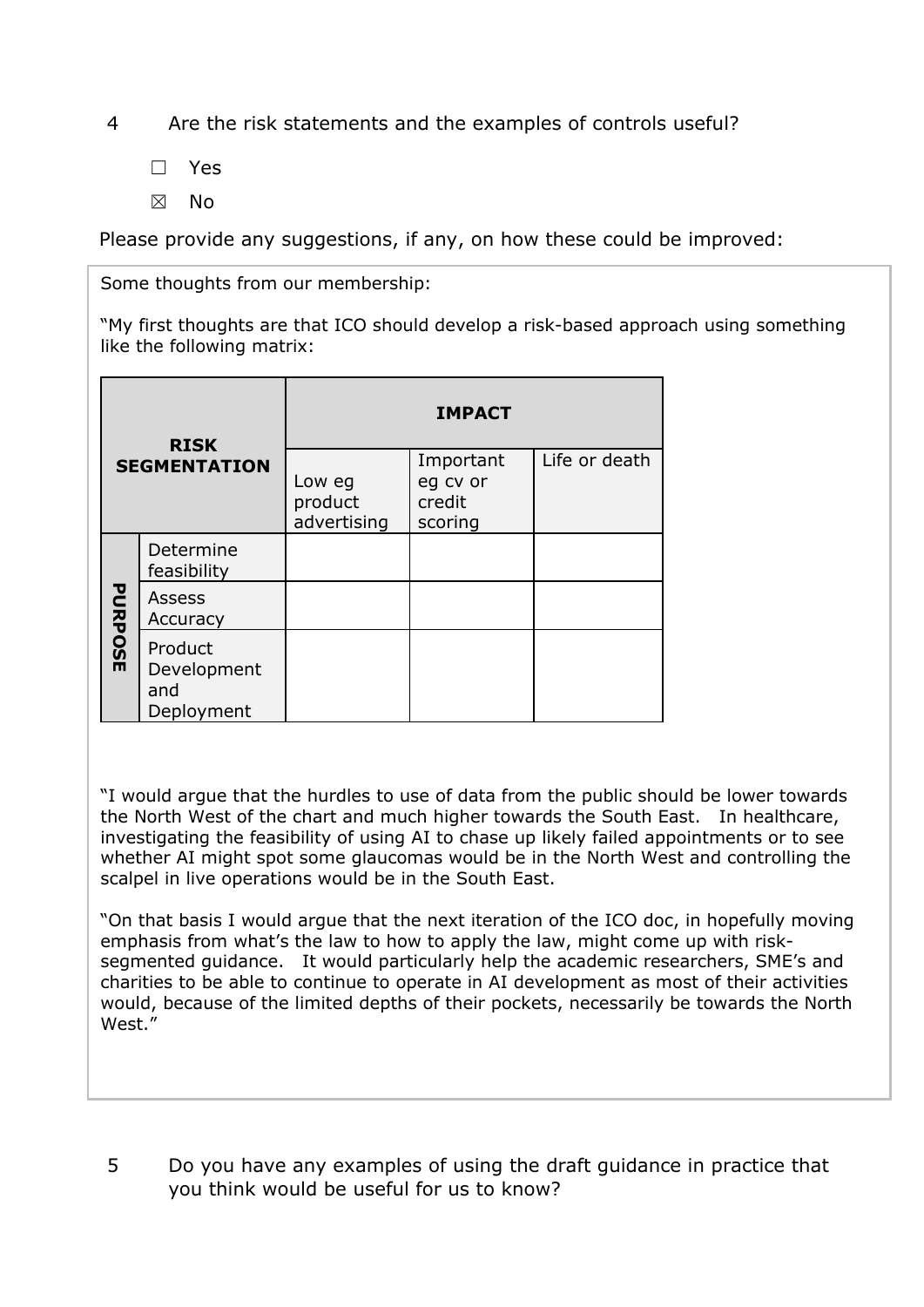☐ Yes

☒ No

If yes, please provide further details:

## 6 What industry is your organisation in?

We are a movement of patients, families and carers. Our focus is on using the patient voice to build confidence in the use of patient data to save lives and improve outcomes.

7 Do you develop AI in house, or provide/procure it to/from others?

Multiple options allowed

- $\Box$  We procure AI from a third party
- $\Box$  We create and use AI in-house
- $\Box$  We provide AI to a third party/parties
- $\boxtimes$  N/A

If yes, please provide further details:



- ☒ ICO Twitter
- ☐ ICO LinkedIn
- ☐ ICO enewsletter
- ☐ ICO website
- ☐ Twitter
- ☐ LinkedIn
- □ Other organisation's enewsletter